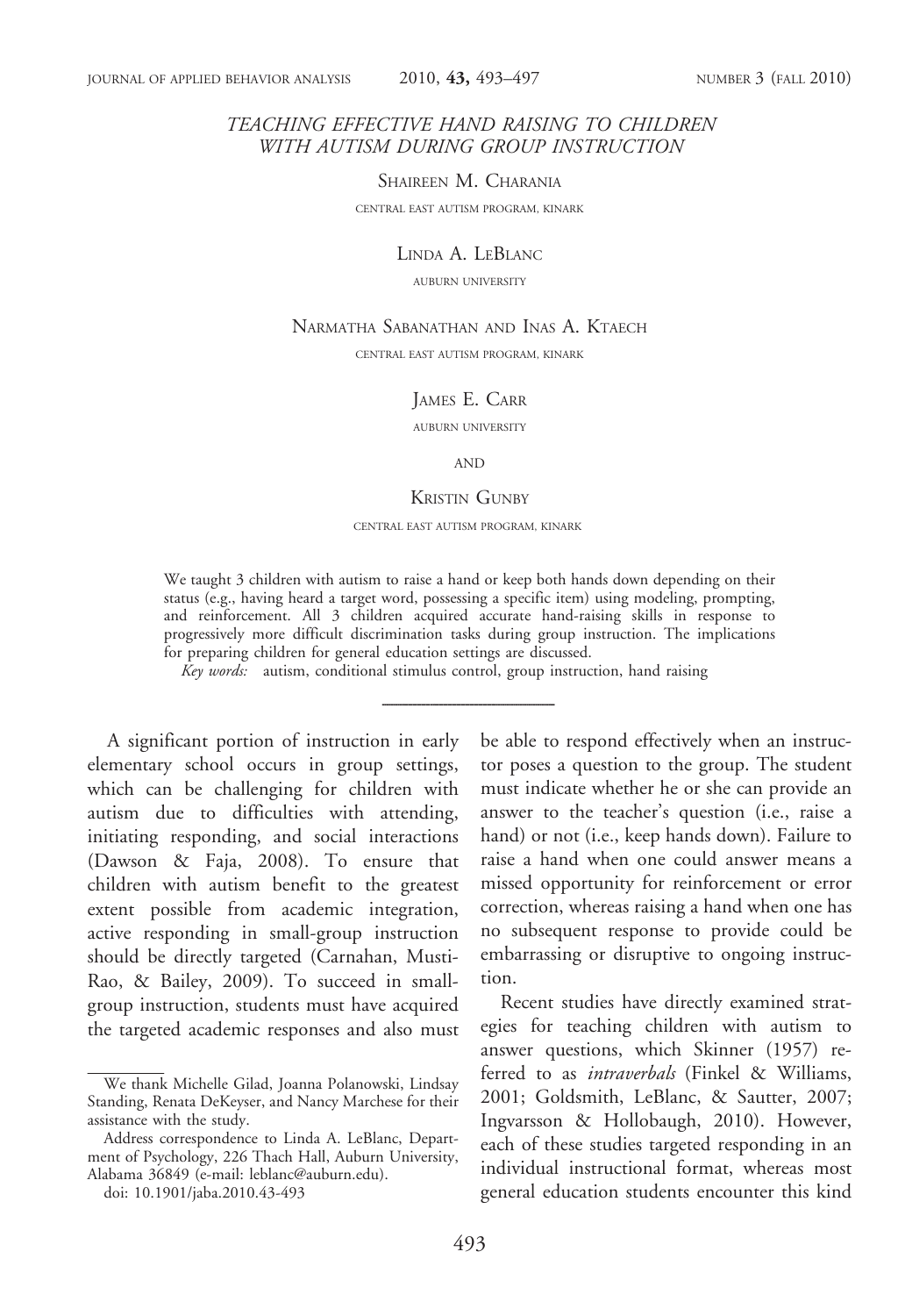of task in a group format. Furthermore, accurately responding to an instructor's question posed to a group is under conditional stimulus control. For example, answering the question ''Who has the green circle?'' would be under the stimulus control of both the question (the discriminative stimulus,  $S<sup>D</sup>$ ) and the possession of the green circle (the conditional stimulus). Thus, the purpose of the present study was to use a discrimination training procedure that included rules, modeling, and reinforcement to teach three children with autism to raise a hand only when they could provide an accurate response.

### METHOD

#### Participants and Setting

Three boys with diagnoses of autism served as participants. Edgar (10 years old), Justin (9 years old), and Nathan (8 years old) received approximately 25 hr per week of intensive behavioral intervention at the same center-based program and were preparing to transition to different general education classrooms within the year. Each child had extensive receptive, imitative, mand, tact, intraverbal, and instruction-following repertoires. At the time of the study, Edgar, Justin, and Nathan had met 79%, 98%, and 96%, respectively, of the verbal and social milestones in the criterion-referenced Verbal Behavior Milestones Assessment and Placement Program (Sundberg, 2008). Despite these relatively substantial repertoires, each child consistently failed to raise his hand during group instruction when he could provide a correct answer to the teacher's question.

The center-based program was housed in the upper level of a private day-care center. The facilities included several classrooms, a gymnasium, a kitchen, bathrooms, an outdoor playground, and a front lawn. Sessions occurred in a classroom that was divided into two areas. One section contained three tables and three chairs that faced a whiteboard for individual and group academic instruction. The other section housed a computer, books, a television, and several toys for social programming and scheduled reinforcement periods.

### Dependent Variables and Measurement

Group instruction tasks. The experimenter presented three types of tasks in the form of questions during group instruction. The group consisted of the three participants only. The three tasks required progressively more difficult discriminations, with the third task constituting the educationally relevant target that these children would likely encounter in their future classroom settings. The first task involved reporting the possession of an item. Each child received an opaque bag with one item inside and was instructed to look inside. The next instruction was to raise a hand if the requested item was in the bag. The experimenter then queried ''Who has the [item]?'' for one of three items on each trial. In this auditory-visual conditional discrimination, the experimenter's question served as the auditory  $S<sup>D</sup>$ , and the item in the bag served as the visual conditional stimulus for the hand-raise response. The second task involved reporting having heard a ''secret word.'' In each trial, the teacher whispered a target word to one child and a greeting to the other two children. The experimenter then told the children to raise a hand if they had just heard the secret word. In this auditory-auditory conditional discrimination, the experimenter's question served as an auditory  $S^D$ , and the recent whisper served as the auditory conditional stimulus, both of which were presented in close temporal proximity. The third task, which was the most difficult and most educationally relevant, involved providing intraverbal and tact responses to factual questions (e.g., ''What animal has a tail and four legs?''; ''What is this [with picture]?''). During group instruction, the experimenter asked the children to raise a hand if they ''knew the answer'' to the question. In this successive conditional discrimination, the experimenter's question served as an immediate auditory  $S<sup>D</sup>$ , but the conditional stimulus would have been presented during prior learning.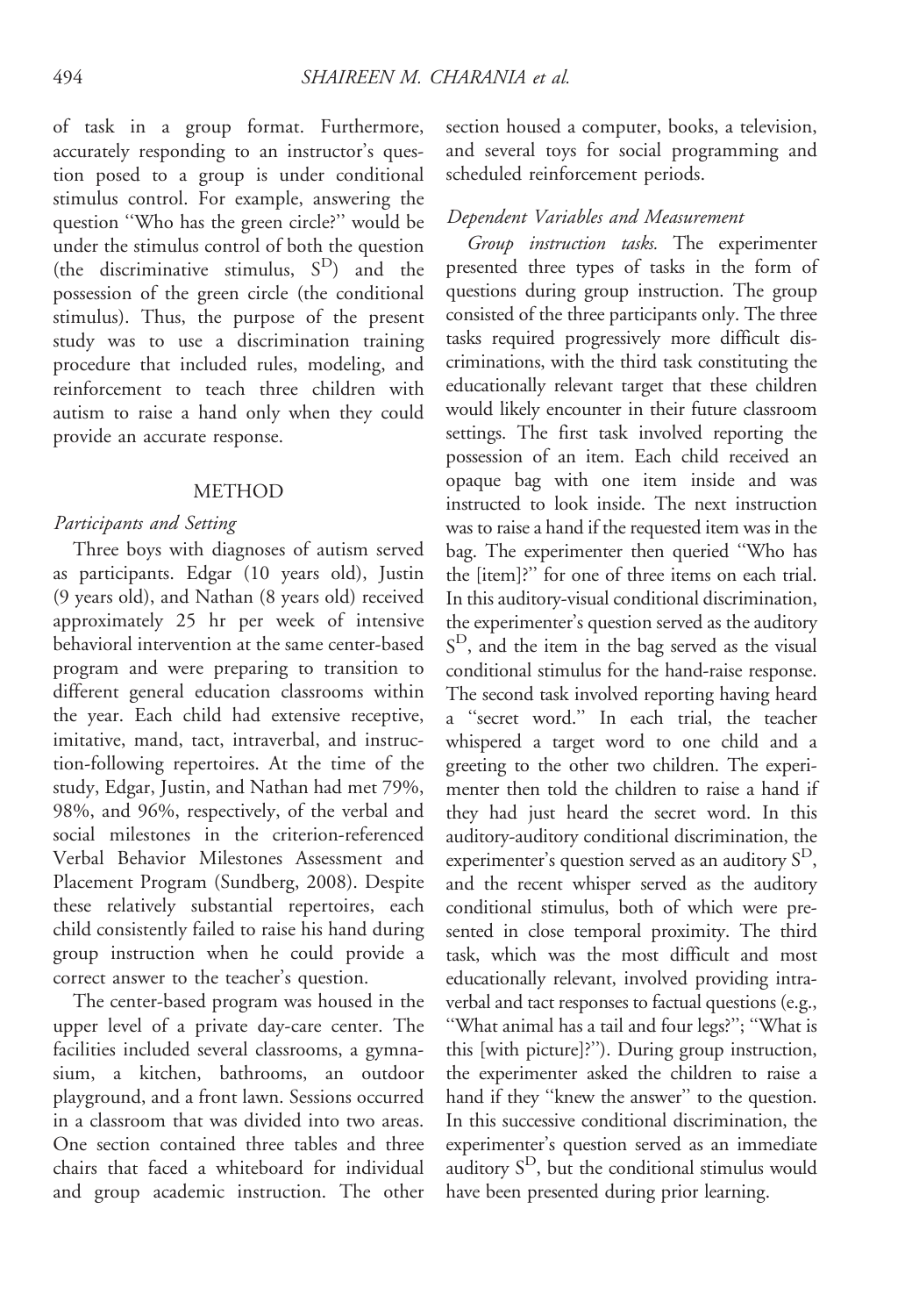Accuracy of the hand-raise or hands-down response was determined for each child based on his own performance during an individual assessment conducted prior to baseline and every 2 weeks during intervention. During the initial assessment, the experimenter asked 40 questions from the center's curriculum to identify a list of questions that only one of the three children could answer correctly (i.e., every trial included one accurate hand-up and two hands-down responses). Fifteen new questions were presented during two subsequent assessments that were conducted during the intervention to identify new questions that only one child could answer for upcoming sessions.

Target behaviors. The dependent measure was the percentage of accurate responses to handsdown and hand-up opportunities in a session. Data were collapsed across participants to obtain a group mean accuracy for each target. A trained observer scored an accurate response to a hands-down opportunity if the child kept both hands in his lap when he did not possess the target item, had not heard the secret word, or had not previously acquired the factual answer. Any lifting of either hand under these conditions constituted an inaccurate response to a handsdown opportunity. An accurate response to a hand-up opportunity was scored when a child raised only one hand to at least shoulder level when he possessed the target item, had heard the secret word, or had previously acquired the factual answer. Keeping hands down, raising both hands, or raising the hand below the shoulder level constituted an inaccurate response to the hand-up opportunity.

Interobserver agreement and procedural integrity. A second independent observer scored 50% of sessions. Point-by-point interobserver agreement was calculated by dividing the number of agreements by agreements plus disagreements and converting the resulting ratio to a percentage. An agreement was defined as both observers scoring every child's response on a specific trial identically. Mean agreement across baseline and

training sessions was 97% (range, 85% to 100%). An observer used a checklist to score procedural integrity for 10% of sessions. Sessions were scored for the following: (a) presence of all necessary materials, (b) appropriate provision of items or secret word for the trial, (c) presentation of the questions, (d) prompts and reinforcement when appropriate to the condition, (e) inclusion of hands-down and hand-up trials for every child in every condition, (f) presentation and prompt for choral responding of the rule, and (g) experimenter's responses to correct and incorrect responses during intervention. The mean procedural integrity score across sessions was 96% (range, 93% to 100% across participants).

# Procedure and Experimental Design

A concurrent multiple baseline design across tasks was used to evaluate the effects of discrimination training on accuracy of responding during group instruction. Sessions generally lasted less than 10 min and consisted of a total of 27 trials, with nine trials of each task. Each set of nine trials included six hands-down responses per child and three hand-up responses per child. The set of nine trials for a task was presented consecutively, but the order of task presentation in each session was randomly determined.

Baseline. The experimenter responded to the child's responses to the question with a general statement (e.g., ''That was fun, let's do another''). Children who raised a hand were not called on, and no programmed reinforcers or prompts were delivered.

Discrimination training. Before each session, the experimenter read the rule, ''If you know it or have it, raise your hand; otherwise wait for another question,'' to the group twice, and the group repeated the rule chorally. The experimenter then asked the first question and allowed 5 s for the participants to respond. The experimenter praised accurate hand-up and hands-down responses enthusiastically. When the correct response was a hand raise, that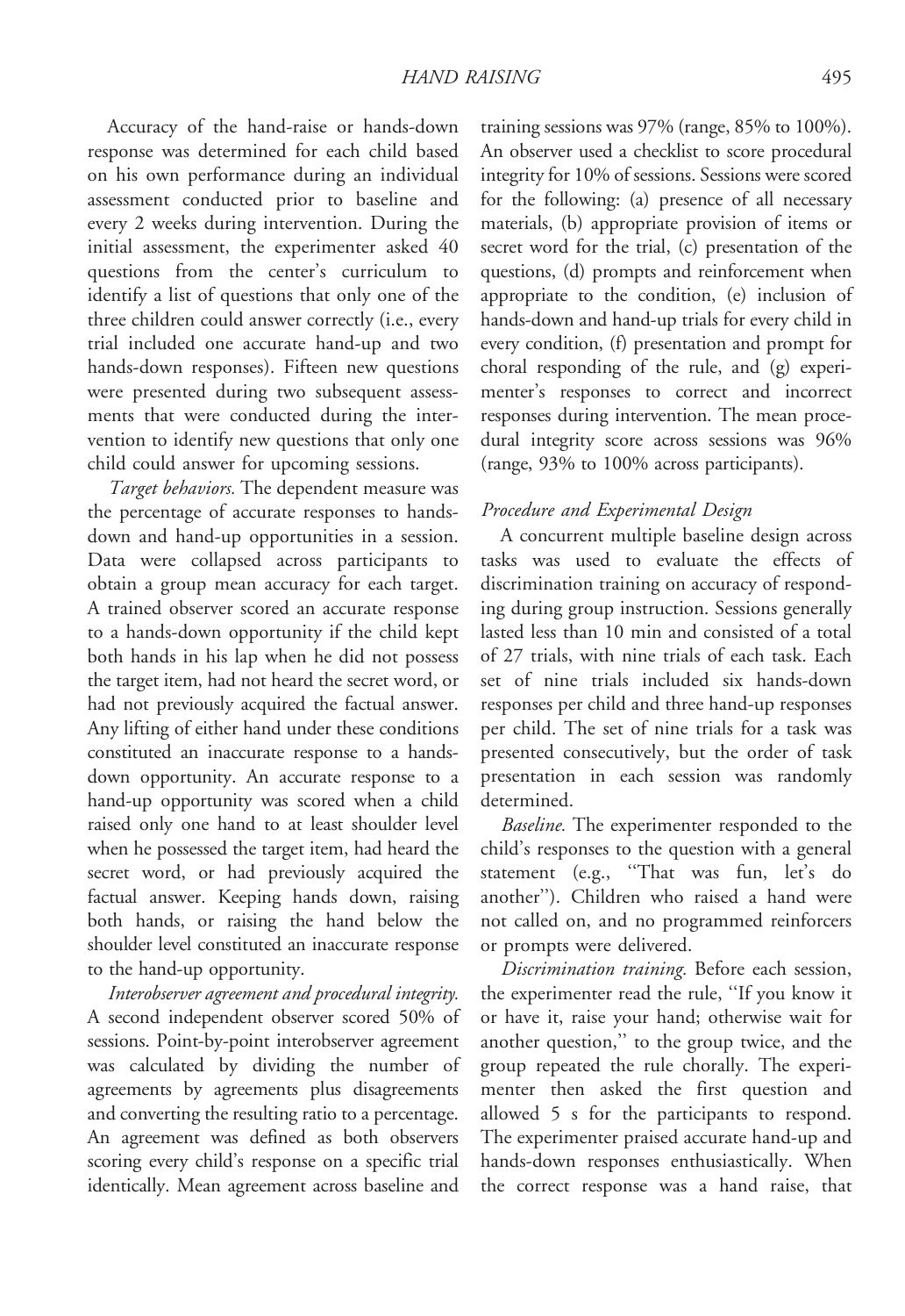

Figure 1. Percentage of accurate child responses to instructor questions across tasks. Filled circles designate trials in which the child had an item or could provide an answer (i.e., hand-up opportunities), and open circles designate trials in which the child did not have an item or could not provide the answer (i.e., hands-down opportunities).

participant stood and showed the item or reported the answer to the other students. After praising accurate responses, the experimenter responded to any inaccurate responses by stating the rule, modeling the accurate response, and providing a single rehearsal opportunity with feedback. If different children committed a handup error and a hands-down error on the same

trial, the hand-up error (i.e., he did not raise his hand but should have) was addressed first.

## RESULTS AND DISCUSSION

Figure 1 depicts the percentage of accurate responses for the group across the three target skills. During baseline, each child usually sat